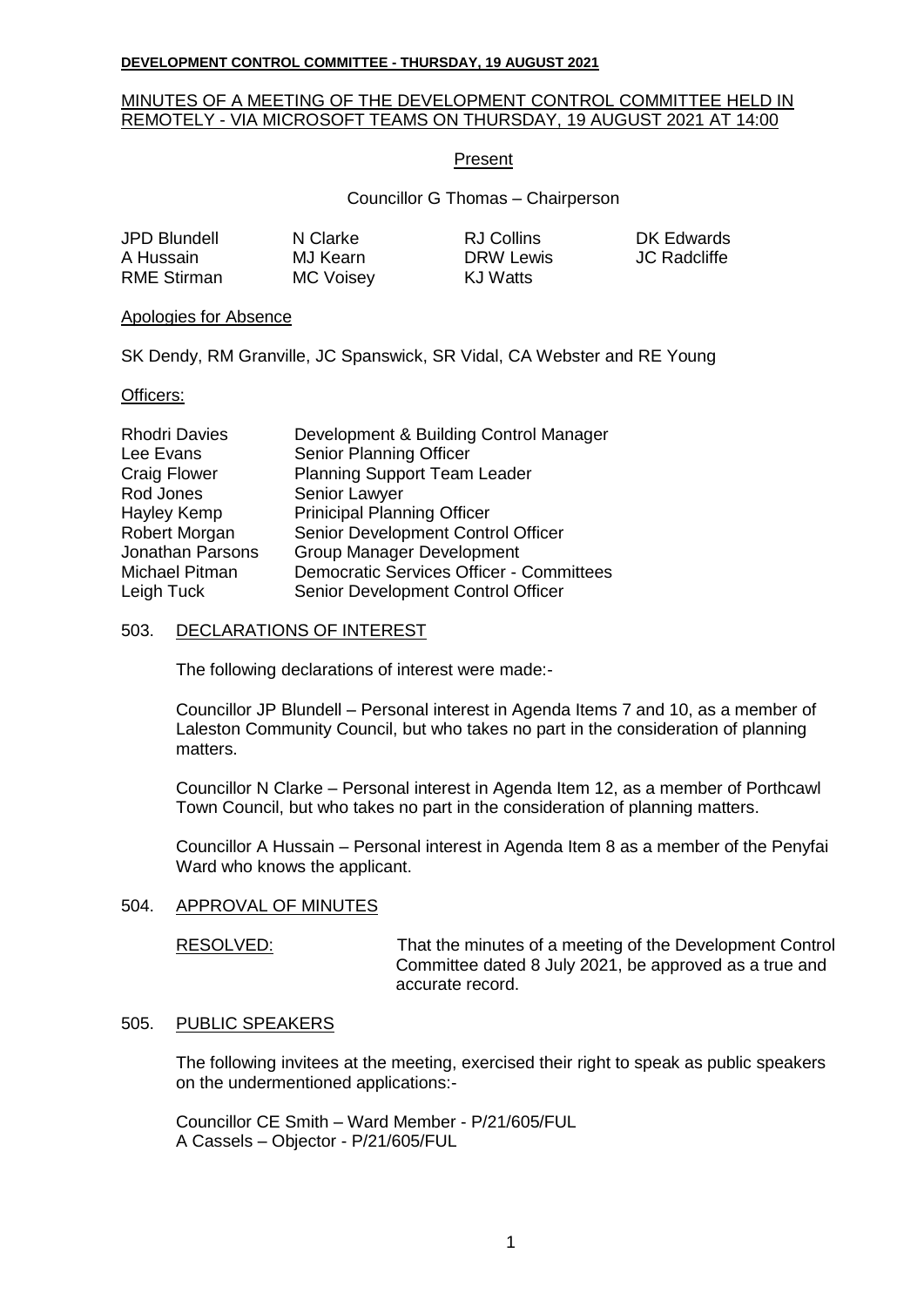# 506. AMENDMENT SHEET

RESOLVED: There was no Amendment Sheet in respect of agenda business for today's meeting.

# 507. DEVELOPMENT CONTROL COMMITTEE GUIDANCE

RESOLVED: That the summary of Development Control Committee Guidance as detailed in the report of the Corporate Director - Communities be noted.

#### 508. P/20/328/FUL - LAND AT BROADLANDS HOUSE, BROADLANDS, CF32 0NS

RESOLVED: (1) That having regard to the above application, the applicant enters into a Section 106 Agreement to:-

- (i) provide a financial contribution for the sum of £3,117 (index linked) towards the provision of children's play equipment and outdoor sport facilities.
- (2) That the Corporate Director Communities be given delegated powers to issue a decision notice granting planning permission in respect of this proposal, once the applicant has entered into the aforementioned Section 106 Agreement and subject to the conditions contained in the report of the Corporate Director - Communities:-

#### Proposal

Construction of 3 detached dwellings (amended plans and information received 09/07/2021)

# 509. P/20/888/RLX - LAND OFF ALL SAINT'S WAY, PENYFAI, CF31 4BX

- 
- RESOLVED: (1) That having regard to the above application, the applicant enters into a Deed of Variation or supplemental S106 Planning Obligation to secure the obligations in the original Section 106 Agreement as part of this Section 73 consent.
	- (2) That the Corporate Director Communities be given delegated powers to issue a decision notice granting consent in respect of this proposal, once the applicant has entered into the aforementioned Section 106 Agreement and subject to the conditions contained in the report of the Corporate Director - Communities:-

#### Proposal

Variation of condition 1 of P/17/77/FUL (as amended by P/17/855/NMA) to reflect Plots 1 and 4 as built and revised details (siting and design) for Plots 2 and 3.

## 510. P/20/777/FUL - LAND ADJACENT TO 8 SUNNYSIDE, OGMORE VALE, CF32 7AW

RESOLVED: That the above application be granted, subject to the Conditions contained in the report of the Corporate Director – Communities:-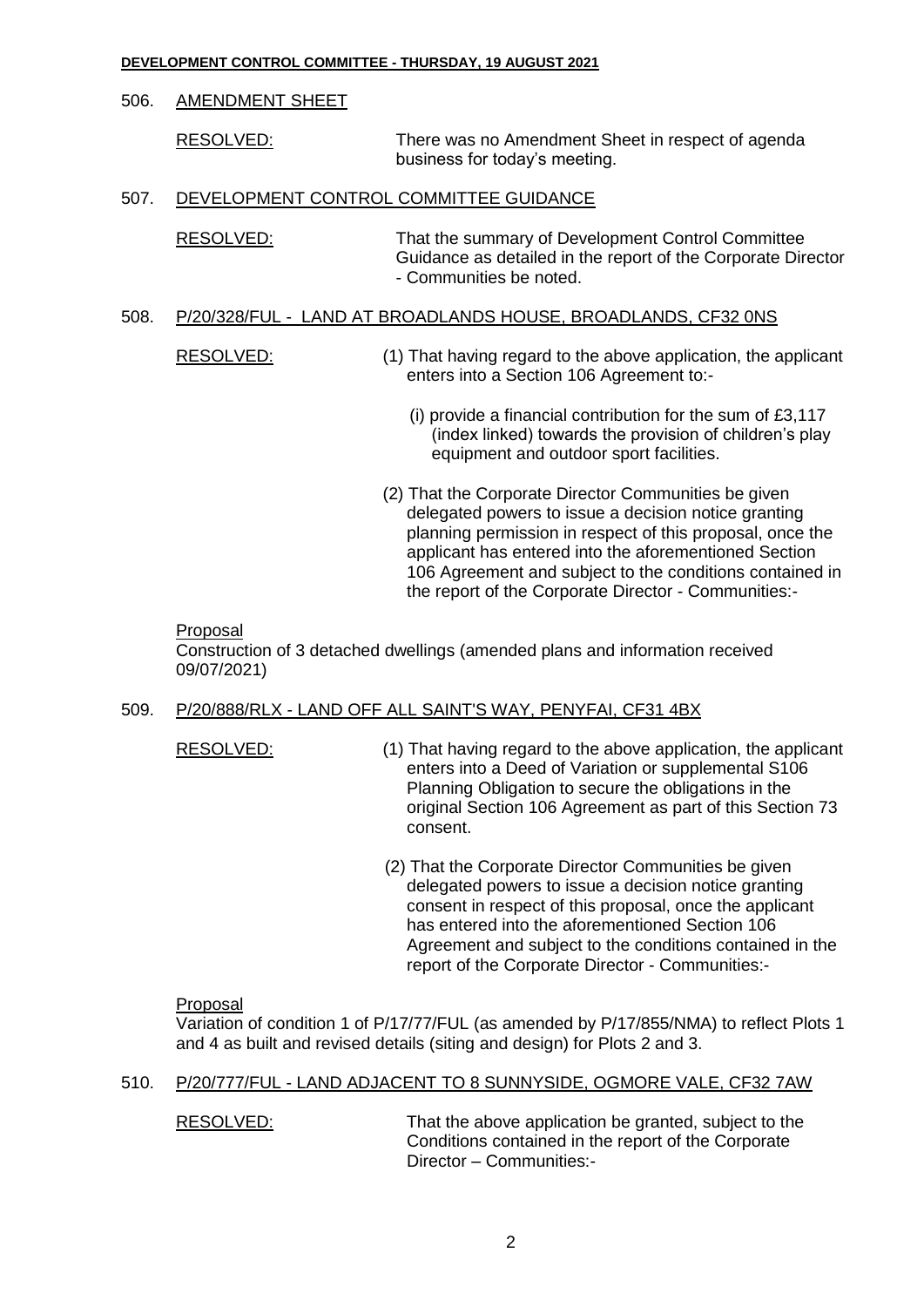# Proposal

Proposed construction of a pair of semi-detached houses.

#### 511. P/21/605/FUL - 20 SHAKESPEARE AVENUE, CEFN GLAS, CF31 4RY

RESOLVED: That the above application be deferred, in order that Officers may undertake a re-consultation on the proposal:-

Proposal

Change of use from dwelling house (use class 3(a)) to the residential care of 1 child (use class C2).

# 512. P/21/337/FUL - 76 NOLTON STREET, BRIDGEND, CF31 3BP

RESOLVED: That the above application be granted, subject to the Conditions contained in the report of the Corporate Director – Communities:-

Proposal

Change of use from Use Class A1 to Use Class A3 (takeaway and delivery).

# 513. P/21/213/FUL - 21 SPRINGFIELD AVENUE, PORTHCAWL, CF36 3LB

RESOLVED: That the above application be granted, subject to the Conditions contained in the report of the Corporate Director – Communities:-

#### Proposal

Proposed front, rear and side dormer extensions and replacement terraced/decking structure with access steps.

514. APPEALS

RESOLVED: That the following Appeal Decisions as contained in the report of the Corporate Director - Communities as decided by the Inspector(s) appointed by the Welsh Ministers since the last report to Committee, be noted:-

- a) Code No**.** A/21/3271534 (1917) Subject of Appeal **–** Two storey dwelling attached to existing dwelling, 10 Eustace Drive, Bryncethin located on side of 91 Nolton Street, Bridgend – **Appeal Dismissed** (see Appendix A to the report)
- b) Code No. D/21/3276567 (1923) Subject of Appeal Single storey rear extension and dormer roof extension: 20 Hillsboro Place, Porthcawl – **Appeal Part Allowed/Part Dismissed** (see Appendix B to the report).
- c) Code No. D/21/3277143 (1924) Subject of Appeal Raise roof to create First Floor with 3 bedrooms, Ensuite and Bathroom; single storey rear extension with balcony over; canopy over front door (side) 64 West Park Drive, Porthcawl – **Appeal Dismissed** (see Appendix C to the report).